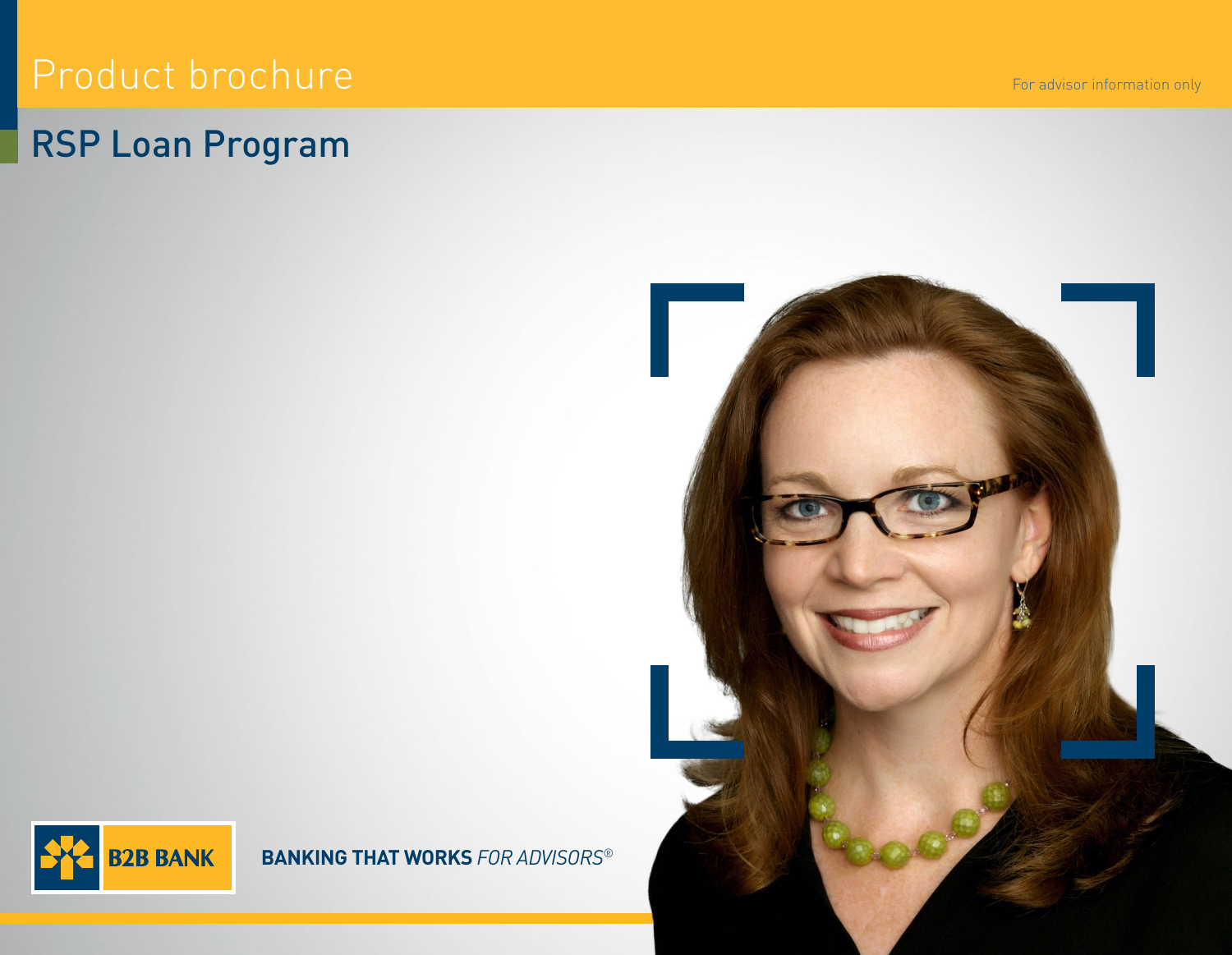# RSP Lending

It's a simple concept: the earlier you start saving, the longer your investments have to grow over time.

Many Canadians, however, fear they have not saved enough money for a comfortable retirement, nor that they're able to afford the cost of a post-secondary education for their children. As the cost of living and number of years spent in retirement rises, so does the number of Canadians delaying retirement — some voluntarily, some not.

A B2B Bank Registered Savings Plan (RSP) Loan provides your clients the means to maximize their available tax benefits and savings grants for their plans. That's why we're committed to making RSP lending a cornerstone of your growing business and a key part of your clients' financial success.

This brochure highlights the key components of our RSP Loan Program, including program benefits, product details, credit criteria and loan payment calculation.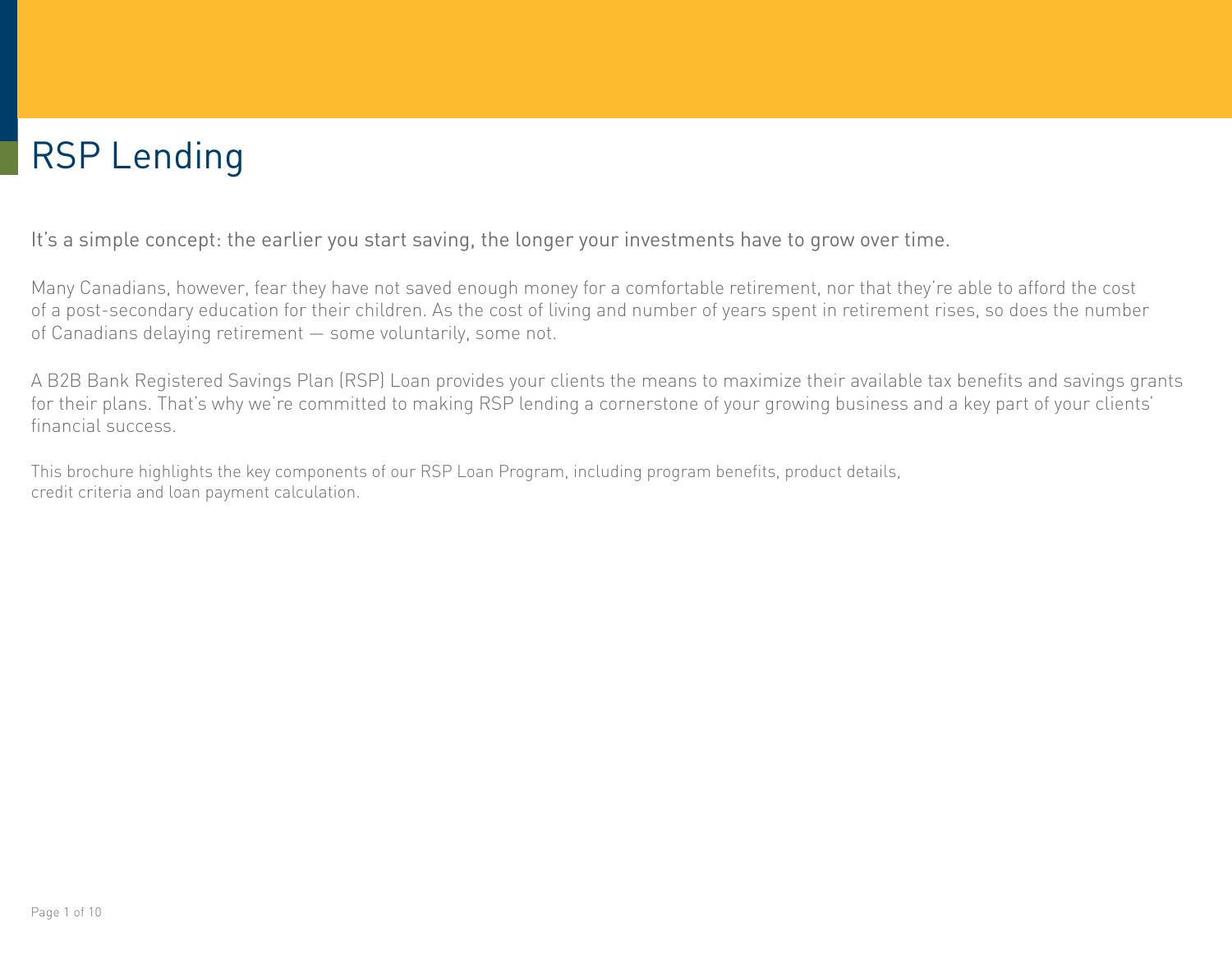## Table of Contents

| How we can help                     | 3  |
|-------------------------------------|----|
| Lending programs                    | 4  |
| Qualifying criteria                 | 5  |
| <b>Application guidelines</b>       | 5  |
| Pre-screening your clients          | 6  |
| About loan payments                 | 7  |
| Interest rate factor table          | 8  |
| Marketing and sales support         | 9  |
| <b>Business Development support</b> | 10 |
| <b>Client Service support</b>       | 10 |
| Other B2B Bank product solutions    | 10 |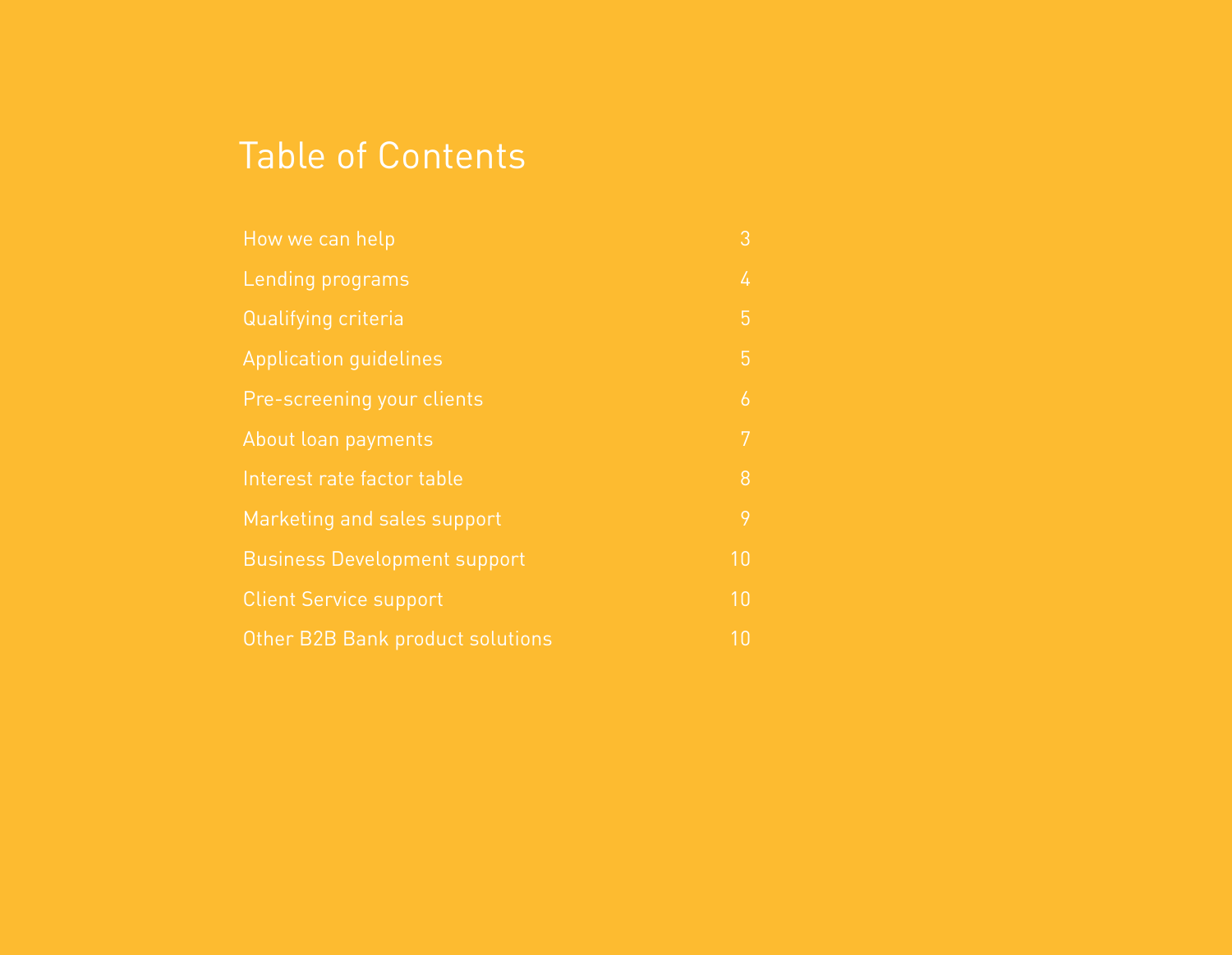## <span id="page-3-0"></span>How we can help

We're here to help you deliver outstanding value to your clients as they invest for the future. At B2B Bank, we believe that means highly-competitive rates, a broad range of options and a loan administration process that's simple and fast.

#### Key program benefits

## **Simplified pricing**

Pricing is based on the term selected, not the loan amount.

### **Low loan amounts**

A low minimum RSP loan amount applied across all terms.

## **No penalties**

All or part of a loan can be repaid at any time without penalty.

## **Choice of product**

Clients can choose a variable or fixed rate.

### **Flexible terms**

Choose a one- to two-year fixed rate loan or a variable rate loan with a term between one and ten years.

## **Multiple funding options**

Proceeds from a single Distribution Alliance RSP loan can be invested in an RRSP, RESP or any combination thereof (up to a maximum of three accounts).

### **No maximum**

There's no cap on RSP loan amounts.

## **Deferral payment options**

Clients can defer their first payment for up to 180 days.

## **Consolidate your clients' assets and loans**

Use our program to pay out RSP loans at other financial institutions and provide your client the simplicity of a single monthly payment.

## Easy-to-use online tool

We make RSP loan applications and administration simple and fast.

- Apply online with [EASE](http://b2bbank.com/ease), our Electronic Application Submission Entry (EASE) system, to receive an application status email within seconds.
- Track your application all the way to funding and generate several types of reports to help you manage your business.
- Use the History Report tool to assist you in identifying previous clients with RSP Loans for prospecting and to analyze historical trends.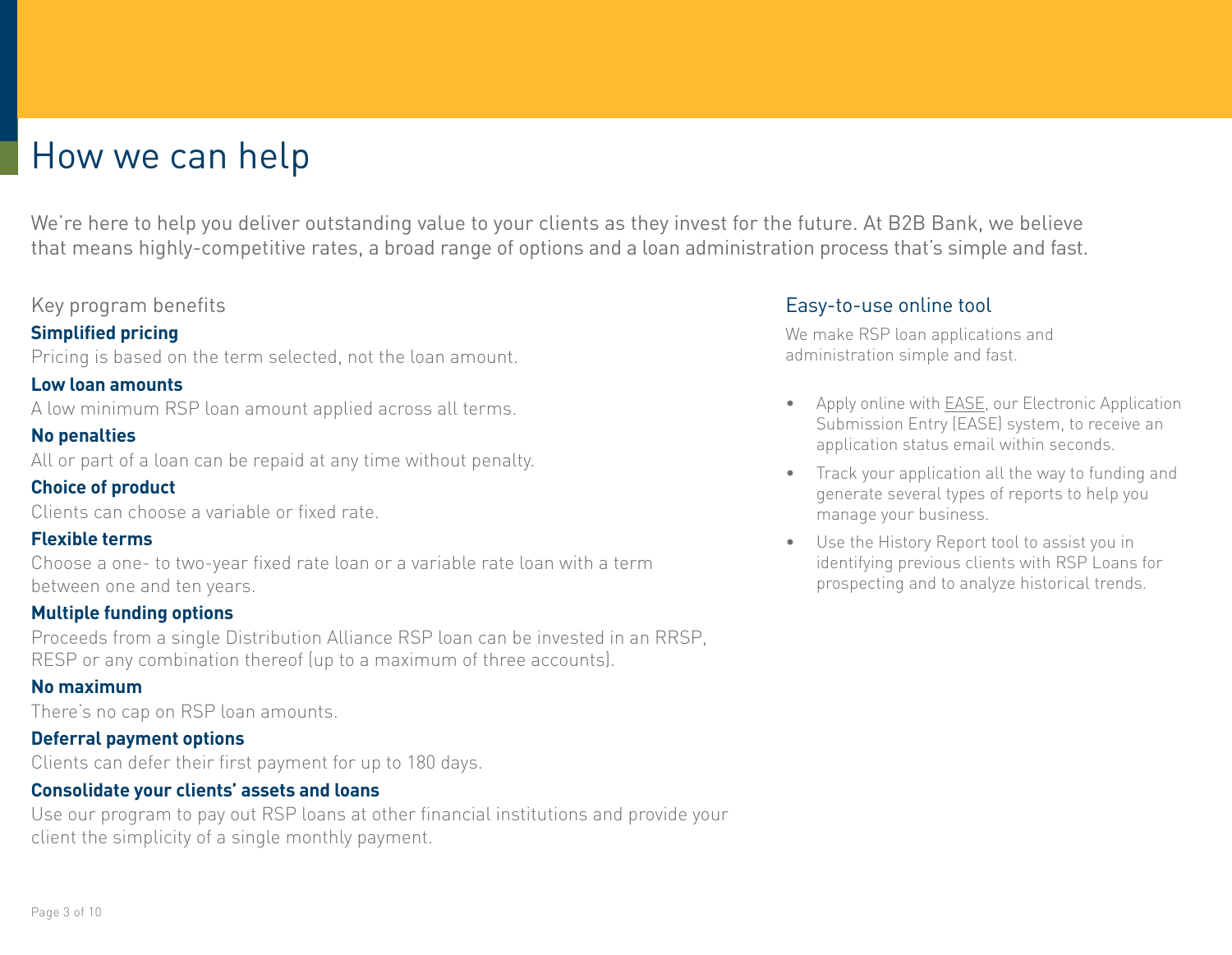# <span id="page-4-0"></span>Lending programs

You can access RSP loans through our B2B Bank Standard Loan Program and our B2B Bank Distribution Alliance Program.

#### **B2B Bank Standard Loan Program**

There are two options for your clients' RSP loan proceeds:

1. B2B Bank Dealer Services RRSP Account

Proceeds can be deposited into a B2B Bank Dealer Services RRSP Account where your clients can hold a wide variety of RRSP-eligible assets. This provides a great opportunity for you and your clients to build a diversified portfolio containing RRSP-eligible assets that meets your clients' retirement objectives.

2. B2B Bank RRSP-GIC Account

Proceeds can be deposited into a B2B Bank RRSP-GIC Account where your clients have the option to invest in GICs issued by B2B Bank, Laurentian Bank, Laurentian Trust and LBC Trust.

#### **B2B Bank Distribution Alliance Loan Program**

Proceeds of a single loan are forwarded to the Distribution Alliance for deposit into the borrower's RRSP, RESP or any combination thereof (up to a maximum of three accounts).

### Reminder

If you are submitting a B2B Bank Standard RSP Loan and your client does not already have an RRSP account with us, an account application must be submitted along with the loan application.

For B2B Bank Dealer Services RRSP Accounts, be sure to include investment instructions on the applicable trade ticket.

For B2B Bank RRSP-GIC Accounts, investment instructions must be indicated directly on the account application form.

Registered Education Savings Plan financing is available through select Distribution Alliance Partners. Check details on this specific program.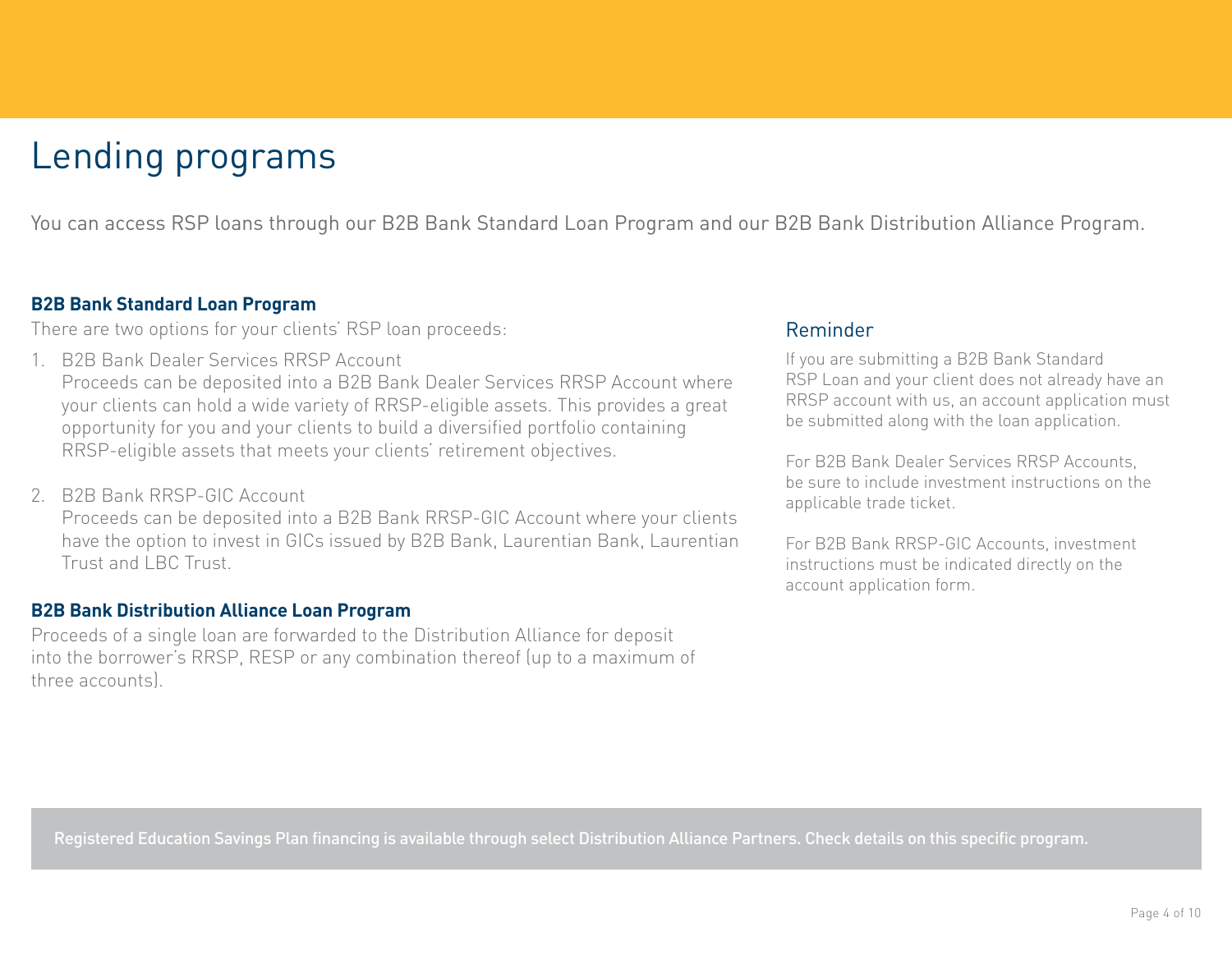# <span id="page-5-0"></span>Qualifying criteria and application guidelines

B2B Bank follows industry-standard procedures to minimize the risk of loan default. We look at an applicant's income, debt payments, net worth and credit history to help evaluate their ability to repay a loan. Here are some of the key criteria we consider when assessing applicants.

### **Total debt service ratio (TDSR)**

TDSR measures an applicant's capacity to repay debt. Regularly recurring monthly debt payments (including the new loan payment) should be less than or equal to 40% of gross monthly income.

 **Monthly debt (including new loan payment) x 100% = TDSR Gross monthly income**

**Income consists of:** Salary **Commissions** Net self-employed earnings

> **Examples of liabilities include:** leases

lances

### **Net worth**

Asse

Net worth measures an applicant's overall financial resources. It's calculated by subtracting total outstanding liabilities (debt obligations) from total verifiable assets. To qualify, the applicant's net worth should be at least equal to the amount of the loan.

|                               | <b>Examples of assets include:</b> | <b>Examples of lial</b> |
|-------------------------------|------------------------------------|-------------------------|
|                               | A home                             | Mortgages, rent,        |
| ts - Liabilities = Net worth! | Registered plans                   | Personal loans          |
|                               | Non-registered investments         | Credit card debt        |
|                               | <b>Stocks</b>                      | Line of credit ba       |

### **Credit history**

Credit history shows how an applicant has managed credit in the past. At B2B Bank, we require that all applicant's obligations are up-to-date and paid as agreed — no bankruptcies, collections or judgments. For a general understanding of the credit evaluation process, please download a copy of our 5 Cs of Credit brochure at [b2bbank.com](https://b2bbank.com/marketing-material/).

## Application guidelines

Here are the basic rules for a B2B Bank RSP Loan application:

- The applicant must be an individual; applications in company names are not permitted.
- The applicant must be at least 18 years of age.
- The applicant must be a Canadian resident and have a Canadian personal chequing account for pre-authorized monthly loan payments.
- The applicant must meet all loan credit criteria.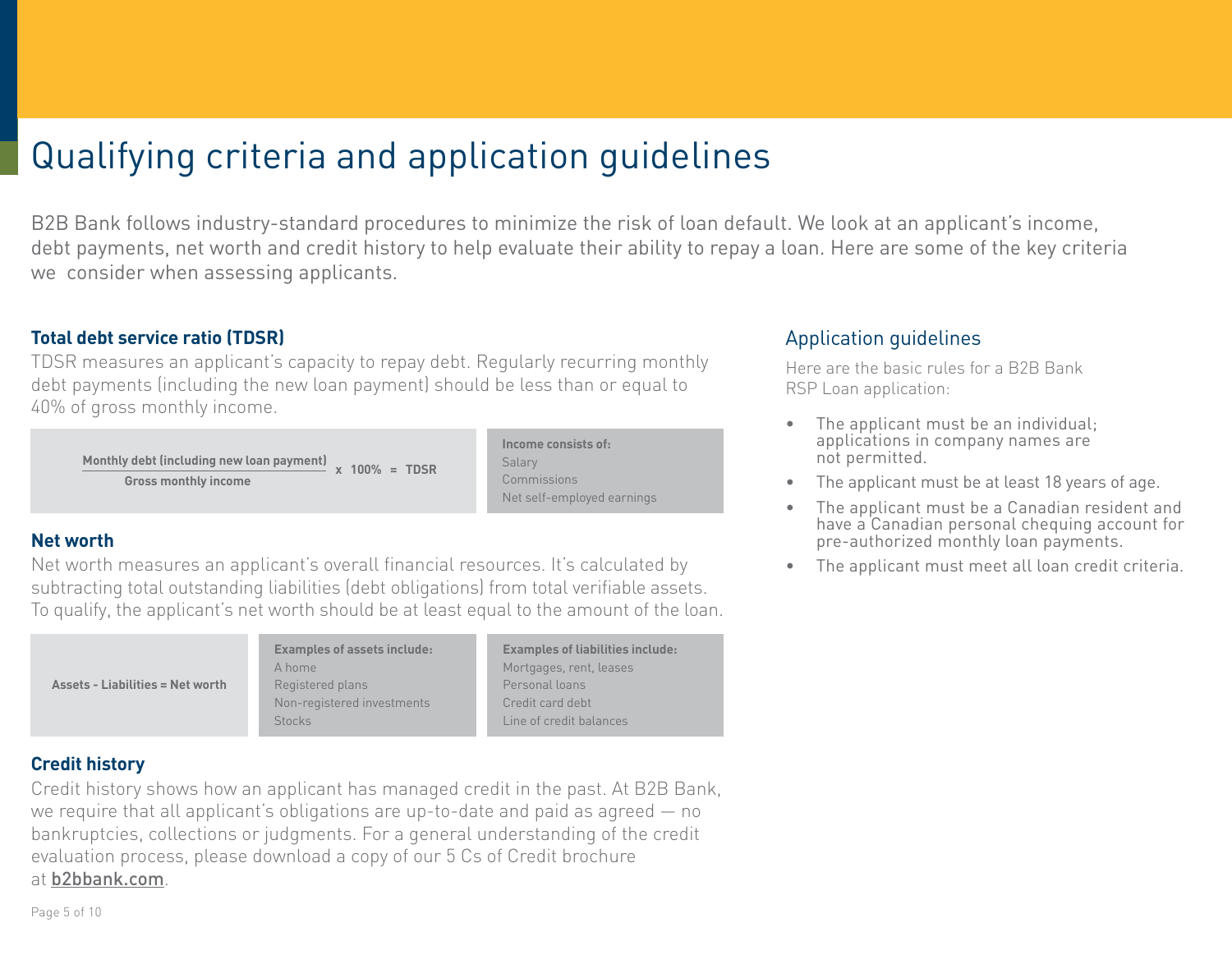## <span id="page-6-0"></span>Pre-screening your clients

As an advisor, you play a major role in evaluating your clients' ability to repay a loan. This includes helping them accurately report their income, current debts and net worth. Here is some of the specific information you need to review with your clients as part of their credit application process.

#### **Income**

Typically defined as money earned through employment.

**Examples of income include:** Salary Commissions Net self-employed earnings

#### **Debt**

A sum of money that is owed or due to be paid because of an express agreement.

| Examples of debt include:<br>Monthly mortgage or rental payments | Lines of credit - monthly payment based on<br>outstanding balance |
|------------------------------------------------------------------|-------------------------------------------------------------------|
| Monthly property taxes                                           | Lease payments - fixed monthly payment                            |
| Outstanding loans - fixed monthly payment                        | Unpaid income taxes - CRA-approved monthly payment                |
| Credit card payments - minimum monthly payment                   | Alimony/child support - fixed monthly payment                     |

#### **Net worth**

Calculated by subtracting total outstanding liabilities from total verifiable assets.

#### **In addition to confirming your clients' income and net worth, the following three questions may help to determine if they are likely to qualify for an RSP loan:**

- 1. Have they been approved for a loan before — car, investment loan, line of credit, other?
- 2. Do they make monthly bill, loan and credit card payments on time?
- 3. Do they usually have money left over after meeting their monthly expenses and debt obligations?

If your clients answer No to one or more of these questions, it is important to properly manage their expectations, as they may not qualify for an RSP loan.

To qualify for a B2B Bank RSP Loan, the applicant's net worth should be at least equal to the loan amount requested.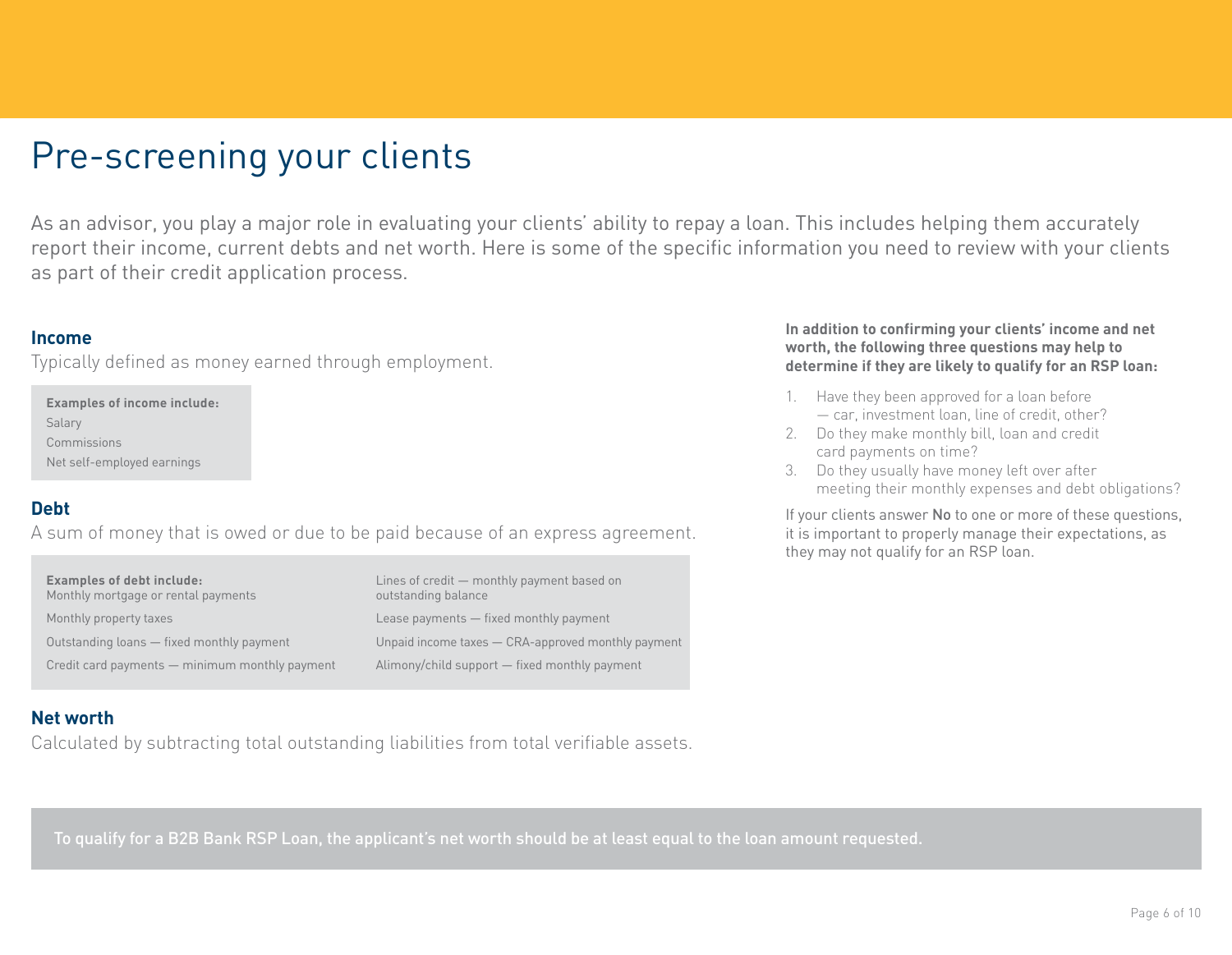## <span id="page-7-0"></span>About loan payments



#### **How much will the payments be?**

To determine the RSP loan payment calculation, simply multiply the loan amount by the appropriate interest rate factor.

#### Monthly Principal & Interest payment = loan amount x interest rate factor

Refer to the next page to view the interest rate factor table. You can also calculate your clients' monthly loan payments by using our RSP Loan calculator at [b2bbank.com.](https://b2bbank.com/calculators/rrsp-loan-calculator)

#### **When are payments due?**

Applicants may choose to have payments automatically withdrawn from their bank account on any date between the 1st and the 28th of the month. The first payment is due on the first payment date following the advance of the RSP loan. If a deferral payment option is selected, the first payment is due on the first payment date after the expiration of the deferral period.

For example, if the client chooses a payment date of the 15th and the RSP loan is advanced on January 10th, the first payment will be due on February 15th. Alternatively, if the client chooses a six-month deferred payment option, the first payment will be due on August 15th.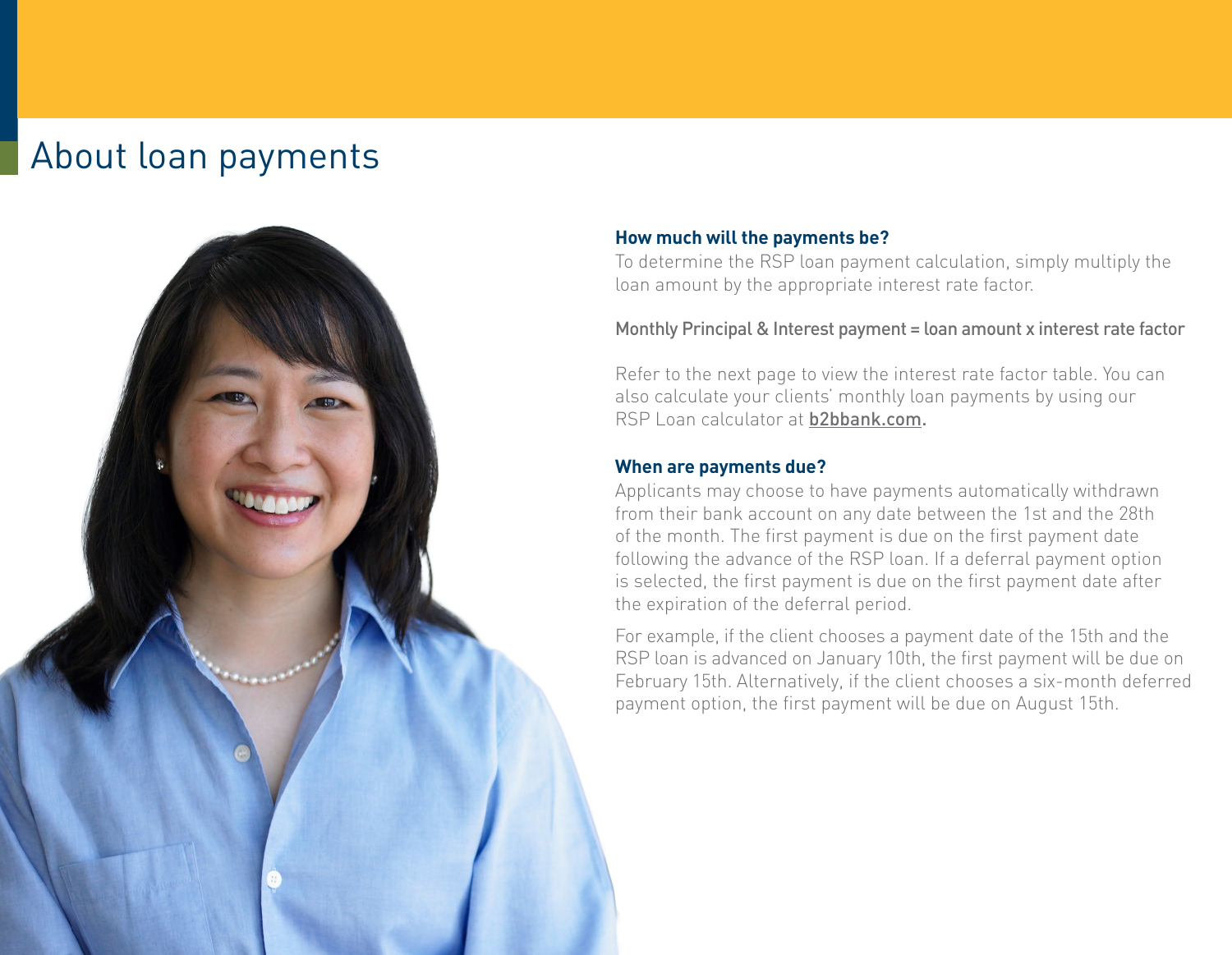## <span id="page-8-0"></span>Interest rate factor table

| <b>RATE</b> | 1 Year  | 2 Years | 3 Years | 4 Years | 5 years | <b>6 Years</b> | 7 Years | 8 Years | 9 Years | <b>10 Years</b> |
|-------------|---------|---------|---------|---------|---------|----------------|---------|---------|---------|-----------------|
| 2.25%       | 0.08435 | 0.04265 | 0.02875 | 0.02180 | 0.01764 | 0.01486        | 0.01288 | 0.01139 | 0.01024 | 0.00931         |
| 2.50%       | 0.08447 | 0.04276 | 0.02886 | 0.02191 | 0.01775 | 0.01497        | 0.01299 | 0.01150 | 0.01035 | 0.00943         |
| 2.75%       | 0.08458 | 0.04287 | 0.02897 | 0.02202 | 0.01786 | 0.01508        | 0.01310 | 0.01162 | 0.01046 | 0.00954         |
| 3.00%       | 0.08469 | 0.04298 | 0.02908 | 0.02213 | 0.01797 | 0.01519        | 0.01321 | 0.01173 | 0.01058 | 0.00966         |
| 3.25%       | 0.08481 | 0.04309 | 0.02919 | 0.02224 | 0.01808 | 0.01531        | 0.01333 | 0.01184 | 0.01069 | 0.00977         |
| 3.50%       | 0.08492 | 0.04320 | 0.02930 | 0.02236 | 0.01819 | 0.01542        | 0.01344 | 0.01196 | 0.01081 | 0.00989         |
| 3.75%       | 0.08504 | 0.04331 | 0.02941 | 0.02247 | 0.01830 | 0.01553        | 0.01355 | 0.01207 | 0.01092 | 0.01001         |
| 4.00%       | 0.08515 | 0.04342 | 0.02952 | 0.02258 | 0.01842 | 0.01565        | 0.01367 | 0.01219 | 0.01104 | 0.01012         |
| 4.25%       | 0.08526 | 0.04354 | 0.02964 | 0.02269 | 0.01853 | 0.01576        | 0.01378 | 0.01231 | 0.01116 | 0.01024         |
| 4.50%       | 0.08538 | 0.04365 | 0.02975 | 0.02280 | 0.01864 | 0.01587        | 0.01390 | 0.01242 | 0.01128 | 0.01036         |
| 4.75%       | 0.08549 | 0.04376 | 0.02986 | 0.02292 | 0.01876 | 0.01599        | 0.01402 | 0.01254 | 0.01140 | 0.01048         |
| 5.00%       | 0.08561 | 0.04387 | 0.02997 | 0.02303 | 0.01887 | 0.01610        | 0.01413 | 0.01266 | 0.01152 | 0.01061         |
| 5.25%       | 0.08572 | 0.04398 | 0.03008 | 0.02314 | 0.01899 | 0.01622        | 0.01425 | 0.01278 | 0.01164 | 0.01073         |
| 5.50%       | 0.08584 | 0.04410 | 0.03020 | 0.02326 | 0.01910 | 0.01634        | 0.01437 | 0.01290 | 0.01176 | 0.01085         |
| 5.75%       | 0.08595 | 0.04421 | 0.03031 | 0.02337 | 0.01922 | 0.01646        | 0.01449 | 0.01302 | 0.01188 | 0.01098         |
| 6.00%       | 0.08607 | 0.04432 | 0.03042 | 0.02349 | 0.01933 | 0.01657        | 0.01461 | 0.01314 | 0.01201 | 0.01110         |
| 6.25%       | 0.08618 | 0.04443 | 0.03054 | 0.02360 | 0.01945 | 0.01669        | 0.01473 | 0.01326 | 0.01213 | 0.01123         |
| 6.50%       | 0.08630 | 0.04455 | 0.03065 | 0.02371 | 0.01957 | 0.01681        | 0.01485 | 0.01339 | 0.01225 | 0.01135         |
| 6.75%       | 0.08641 | 0.04466 | 0.03076 | 0.02383 | 0.01968 | 0.01693        | 0.01497 | 0.01351 | 0.01238 | 0.01148         |
| 7.00%       | 0.08653 | 0.04477 | 0.03088 | 0.02395 | 0.01980 | 0.01705        | 0.01509 | 0.01363 | 0.01251 | 0.01161         |
| 7.25%       | 0.08664 | 0.04489 | 0.03099 | 0.02406 | 0.01992 | 0.01717        | 0.01522 | 0.01376 | 0.01263 | 0.01174         |
| 7.50%       | 0.08676 | 0.04500 | 0.03111 | 0.02418 | 0.02004 | 0.01729        | 0.01534 | 0.01388 | 0.01276 | 0.01187         |
| 7.75%       | 0.08687 | 0.04511 | 0.03122 | 0.02430 | 0.02016 | 0.01741        | 0.01546 | 0.01401 | 0.01289 | 0.01200         |
| 8.00%       | 0.08699 | 0.04523 | 0.03134 | 0.02441 | 0.02028 | 0.01753        | 0.01559 | 0.01414 | 0.01302 | 0.01213         |

#### **AMORTIZATION PERIOD**

NOTE: For one to six months deferred interest rate factor tables, visit **[b2bbank.com](https://b2bbank.com/rates)/rates**.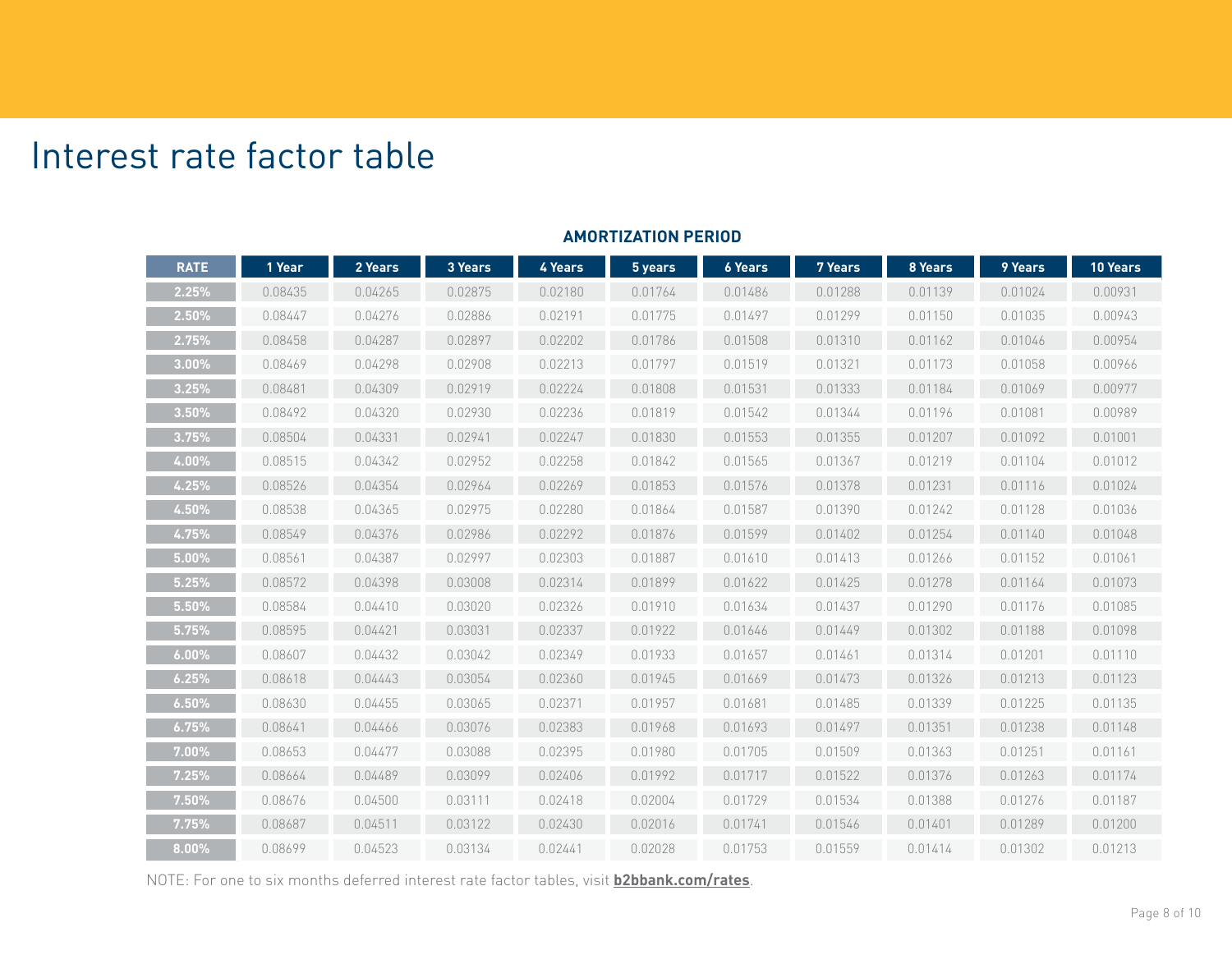## <span id="page-9-0"></span>Marketing and sales support

B2B Bank offers you full support before, during and after the sale.

Find all the support materials you'll need to help your clients reach their financial goals by visiting our online RSP Resource Centre at **[b2bbank.com/rspcentre](http://b2bbank.com/rspcentre)**. Whether you are consolidating your client's RRSPs into a single registered account, borrowing to maximize their RRSP contribution room and/or helping them save for their child's post-secondary education, we are committed to helping you get the job done.

#### **[Product information](https://b2bbank.com/rspcentre/)**

From lending products to retirement plans, see the highlights of our registered savings plan solutions.

#### **[Applications and forms](https://b2bbank.com/forms/index)**

Find all account forms and processing workflows to help you submit a successful application on behalf of your client.

#### **[Marketing materials](https://b2bbank.com/marketing-material/index)**

Access information about our company, products and services, including what we look for when assessing your clients' creditworthiness in our *5 Cs of Credit* brochure.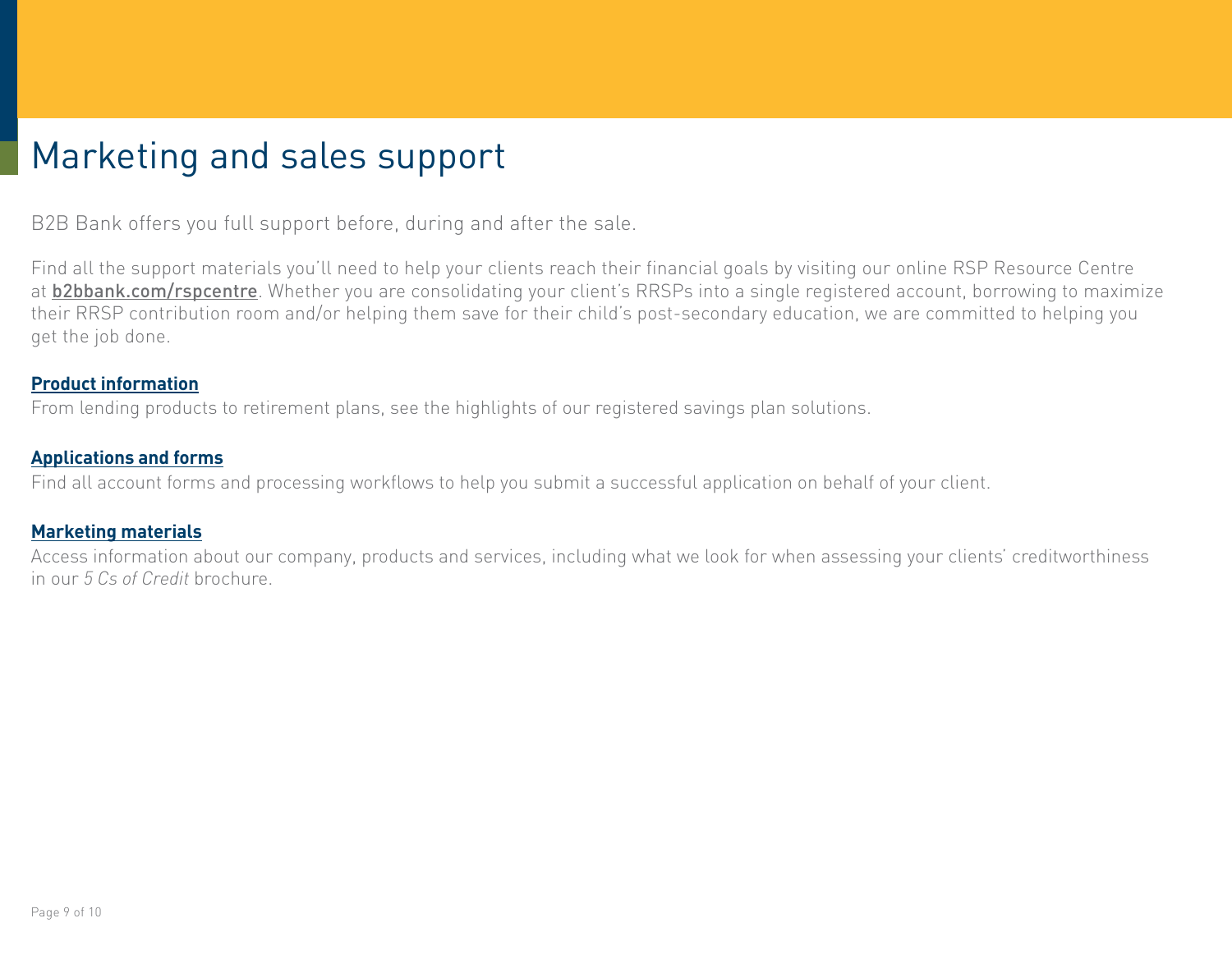## <span id="page-10-0"></span>Business development support

From coast-to-coast, B2B Bank Business Development Managers are ready and eager to assist you. For product training, sales presentations or to discuss business opportunities, please visit **[b2bbank.com/contactus](http://b2bbank.com/contactus)**, where you will find an interactive map listing the B2B Bank representative in your area. You may also call us at 1.800.263.8349.

#### **Client Service support**

For general inquiries or service support (including EASE registrations), call one of B2B Bank's Client Service Representatives at 1.800.263.8349 from Monday to Friday, 8:00 a.m. to 8:00 p.m. ET.

#### **Other product solutions**

Visit [b2bbank.com](http://b2bbank.com) to learn more about other products, such as:

### Investment loans

A wide range of lending products designed to meet a variety of needs.

#### **Mortgages**

Competitive rates on broker mortgages and lines of credit.

#### Banking services

A suite of financial products to meet everyday banking needs.

### **Deposits**

GICs at rates among the most competitively priced in the industry.

#### Investment Accounts

A variety of options available for registered and non-registered accounts offered by B2B Bank Dealer Services.